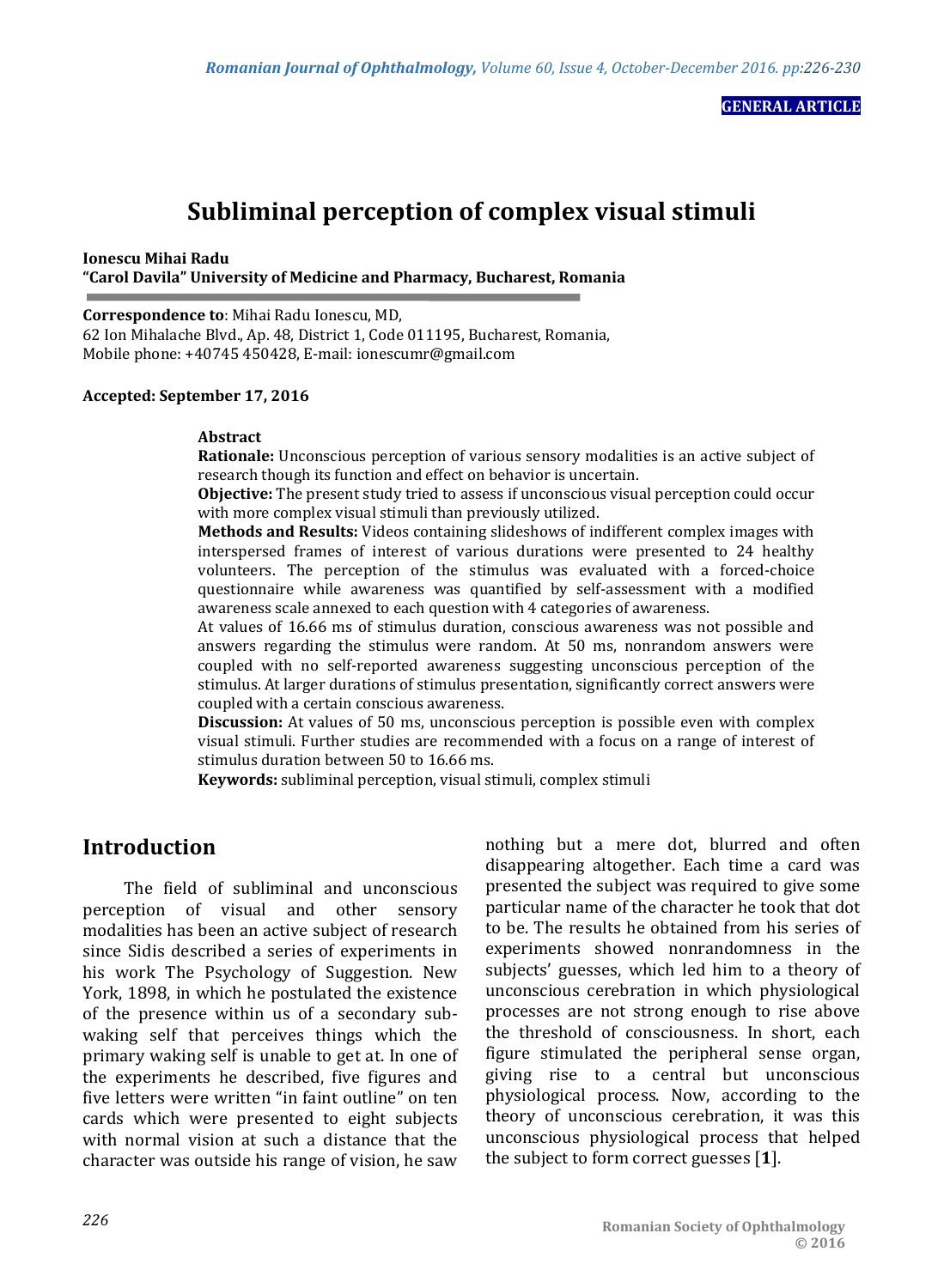Unconscious perception has been studied in other approaches as well, such as that of Lazarus and McCleary [**2**], which used galvanic skin response (GSR) as the basis for an objective measure of perception. In this study, ten nonsense syllables were presented to subjects, of which five syllables were paired with an electrical shock. After the initial conditioning, the ten syllables were presented tachistoscopically to hinder their conscious discrimination. In this condition, GSR was shown to be of greater magnitude following syllables previously paired with the electrical shock independent of the identification of the respective syllable. Having assumed GSR is mediated autonomically and sensitive to both conscious and unconscious<br>perceptual processes, the investigators perceptual processes, the investigators concluded that this result is in accordance with unconscious perception [**3**].

Further experimentation utilized visual target masked priming [**4,5**] and Stroop colorword interference tasks [**6**] to investigate interference of stimulus identification following priming with various masking conditions. In such experiments, Marcel [**4**] revealed significant decision time interference through priming even when subjects reported no awareness of the presence of a prime in the subthreshold experimental sessions, the subjects assuming these to be control sessions with no prime used.

The current research in the field of subliminal perception by using peripheral visual target stimuli (small circular patches) rendered subliminal by a contrast modulation on a background of a pattern of random white noise, showing that visual subliminal stimuli elicit an increase in the alpha-band power as measured<br>with electroencephalography [7]. Further  $\theta$  electroencephalography research has demonstrated the supraliminal peripheral vision target detection to be impaired when embedded in a concurrent train of subliminal stimuli presented at the same location. It has been proposed that this effect is due to an inhibition response to low-contrast subliminal stimuli that protect the cortex from visual noise [**8**]. A similar mechanism has been previously shown to exist in the somatosensory cortex [**9**].

Imaging studies have shown a different cortical activation pattern in subliminal versus supraliminal perception through functional magnetic resonance imaging by utilizing several sensory modalities including visual stimulation. A predominance of right fusiform gyrus, right caudal anterior cingulate cortex and right insula activation has been shown in subliminal stimuli<br>presentation versus the presentation of the presentation of supraliminal stimuli in which left rostral anterior cingulate cortex activation predominated [**10**].

Further evidence on the field of subliminal perception and influence on behavior continues to be produced as a recent study has found consistent evidence of learning of serial orders of visual symbols even when participants could not detect the stimuli [**11**].

The present study tried to investigate whether the detection of stimuli in the absence of self-reported awareness could occur with more complex visual stimuli than previously utilized, to better asses real-world influence of such mechanisms or if such an effect is restricted to more simple stimuli (simple geometric shapes,<br>color-word associations) as thoroughly associations) documented in the available literature.

# **Materials and Methods**

The experiment was performed on 24 healthy adult volunteers, participants in the 2014 Brain Awareness Week conferences. The experimental group contained 16 females and 8 males with the mean age of 24 years (minimum age of 19 and maximum of 44 years). An informed consent was obtained from all the participants beforehand with a brief description of what was required and the importance of guessing even when consciously no stimulus was perceived.<br>The

experiment consisted of the presentation of 3 clusters each containing 10 videos. The video content was a slideshow of 5 complex images (color photographs of various animals) each shown for a duration of 3 seconds and an interspersed complex image belonging to a different semantic category (color photograph of a fruit) shown for a duration between 16.66 to 200 milliseconds. The fruits in each cluster were chosen to be of different color (example banana, strawberry, orange, and apple) to maximize the possibility of a correct selection if perceived and minimize the ambiguity that might have appeared between the fruits of the same color. The location of the frame of interest was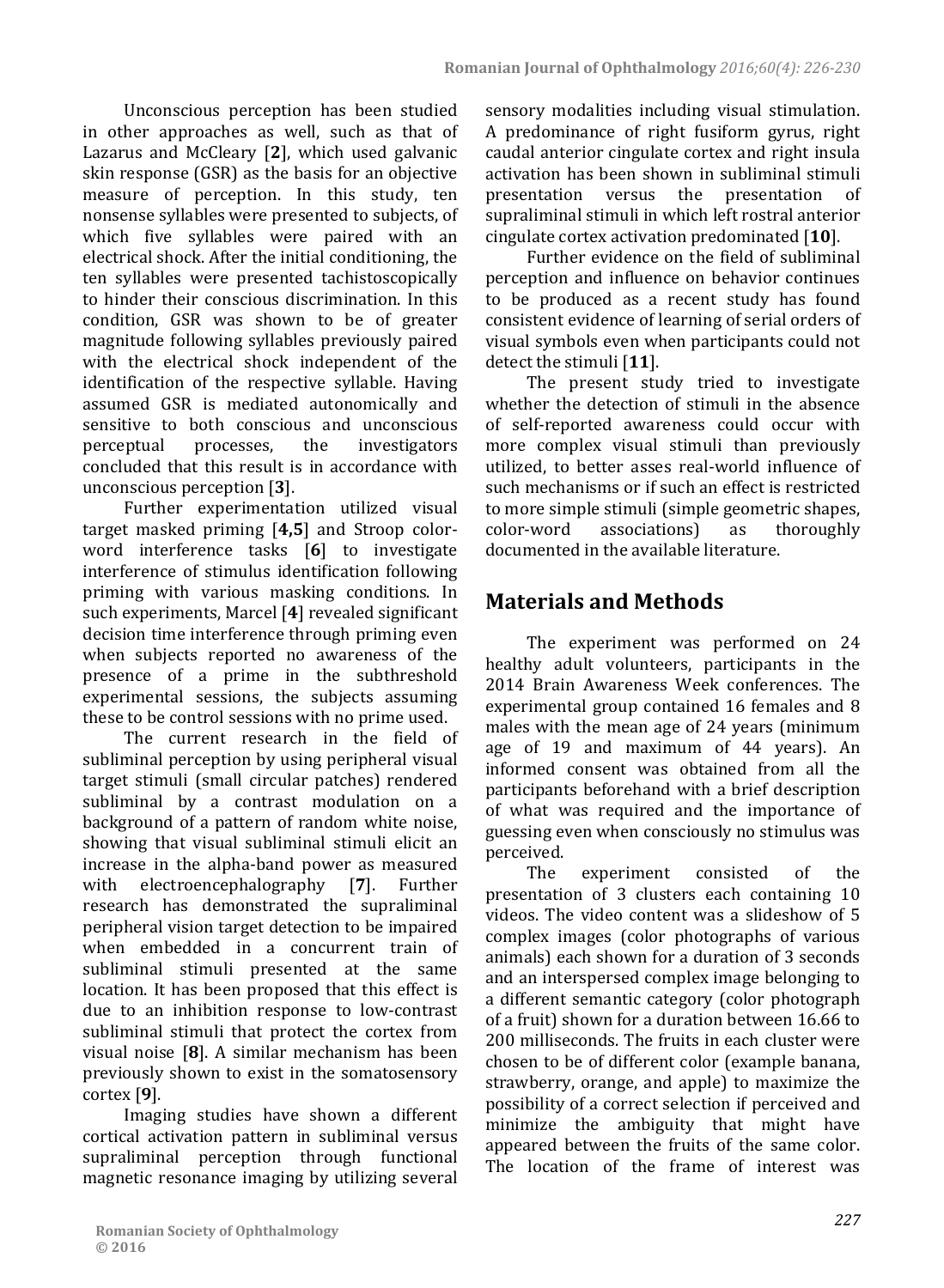randomized among the indifferent images to minimize the expectancy of the stimulus but never being the first or the last image shown. Randomization was performed by using a string of random numbers generated by a true random number service based on atmospheric noise<br>(http://www.random.org [12]). The color  $[http://www.random.org 12]$ . photographs utilized for the experiment were high-resolution royalty free stock images of various animals and fruits [**13**].

The videos were built in Sony Vegas Pro 11 (build 682) and were shown in MPEG-2 format 720x576 pixels (standard PAL resolution), 16:9 aspect ratio, with a frame rate of 60 fps, with a constant bit rate of 9,800,000 bps. Standard PAL resolution of 720x576 pixels was chosen as this was the standard television format utilized in the region and this was the resolution which participants were most accustomed to. The frame rate was chosen because of the inherent limitation of a maximum 60 Hz refresh rate of the projector (Panasonic PT-LB90NT Portable LCD Projector) used for the presentation of the videos. The image of interest was presented for the duration of 1 frame (16.66 ms), 2 frames (33.33 ms), 3 frames (50 ms), 4 frames (66.66 ms), 5 frames (83.33 ms), 6 frames (100 ms), 7 frames (116.66 ms), 9 frames (150 ms) or 12

frames (200 ms), also one video contained no interspersed frame to act as a control. Each video contained varied indifferent stimuli (different color photographs of animals) and varied frames of interest and for each selected duration, 3 videos were presented totaling 30 videos. Among the clusters to minimize the possibility of a learning effect, the videos were presented in a random order, the randomization being performed with a different true random number string as above [**12**].

The perception of the frame of interest was evaluated after the presentation of each video, with a forced-choice questionnaire containing 4 choices of fruit and annexed to each question a 4-category self-assessment of awareness of the stimulus, modified from the scale created by Zeki and Ffytche [**14**], which was used in evaluating the awareness in blindsight patients as presented in **Table 1.**

Responses of perceived stimulus (correct fruit) were graded as true or false. Collected responses to each category of awareness and corresponding stimulus duration were analyzed by using Small Stata 12.1 (StataCorp LP) with the binomial probability test with an expected k value of .25.

| <b>Tuble 1</b> Thing chess searc modified if our deni and I I year (1 I I |                                                                          |       |  |  |  |  |  |
|---------------------------------------------------------------------------|--------------------------------------------------------------------------|-------|--|--|--|--|--|
| Response                                                                  | <b>Details</b>                                                           | Score |  |  |  |  |  |
| Unaware                                                                   | I did not see anything. I am entirely guessing                           |       |  |  |  |  |  |
| Aware                                                                     | I have a feeling there was something there and I am trying to guess what |       |  |  |  |  |  |
|                                                                           | I am reasonably sure of what I saw                                       |       |  |  |  |  |  |
|                                                                           | I am sure of what I saw                                                  |       |  |  |  |  |  |

**Table 1.** Awareness scale modified from Zeki and Ffytche [**14**]

## **Results**

The absolute number of responses in each category of perception and corresponding awareness scores are presented in **Table 2.**

| $\frac{1}{2}$ . The control mail of $\frac{1}{2}$ . The copyright of the category |          |          |                 |          |          |                  |           |                  |                  |  |
|-----------------------------------------------------------------------------------|----------|----------|-----------------|----------|----------|------------------|-----------|------------------|------------------|--|
| Awareness                                                                         | 16.66 ms | 33.33 ms | $50 \text{ ms}$ | 66,66 ms | 83,33 ms | $100 \text{ ms}$ | 116,66 ms | $150 \text{ ms}$ | $200 \text{ ms}$ |  |
| Score 0                                                                           | 42       |          | 26              | 36       | 10       |                  |           |                  |                  |  |
| Score 1                                                                           | 28       | 15       | 28              | 10       |          | 4                |           |                  |                  |  |
| Score 2                                                                           |          | 31       | 13              |          |          | 10               |           |                  |                  |  |
| Score 3                                                                           |          | 24       |                 | 24       | 45       | 58               | 68        | 69               | 63               |  |

**Table 2**. Absolute number of responses in each category of stimulus duration

From the absolute number of responses at each stimulus duration as could be expected at higher lengths of presentation of the frame of interest, from 200 to 116.66 ms (corresponding to 12 to 7 frames displayed at 60 Hz), almost all responses were of certainty of awareness (type of response of "I am sure of what I saw). To these types of responses and at these durations, the percentage of correct responses ranged from .95 to 1 all highly significant ( $p < .00001$ ). The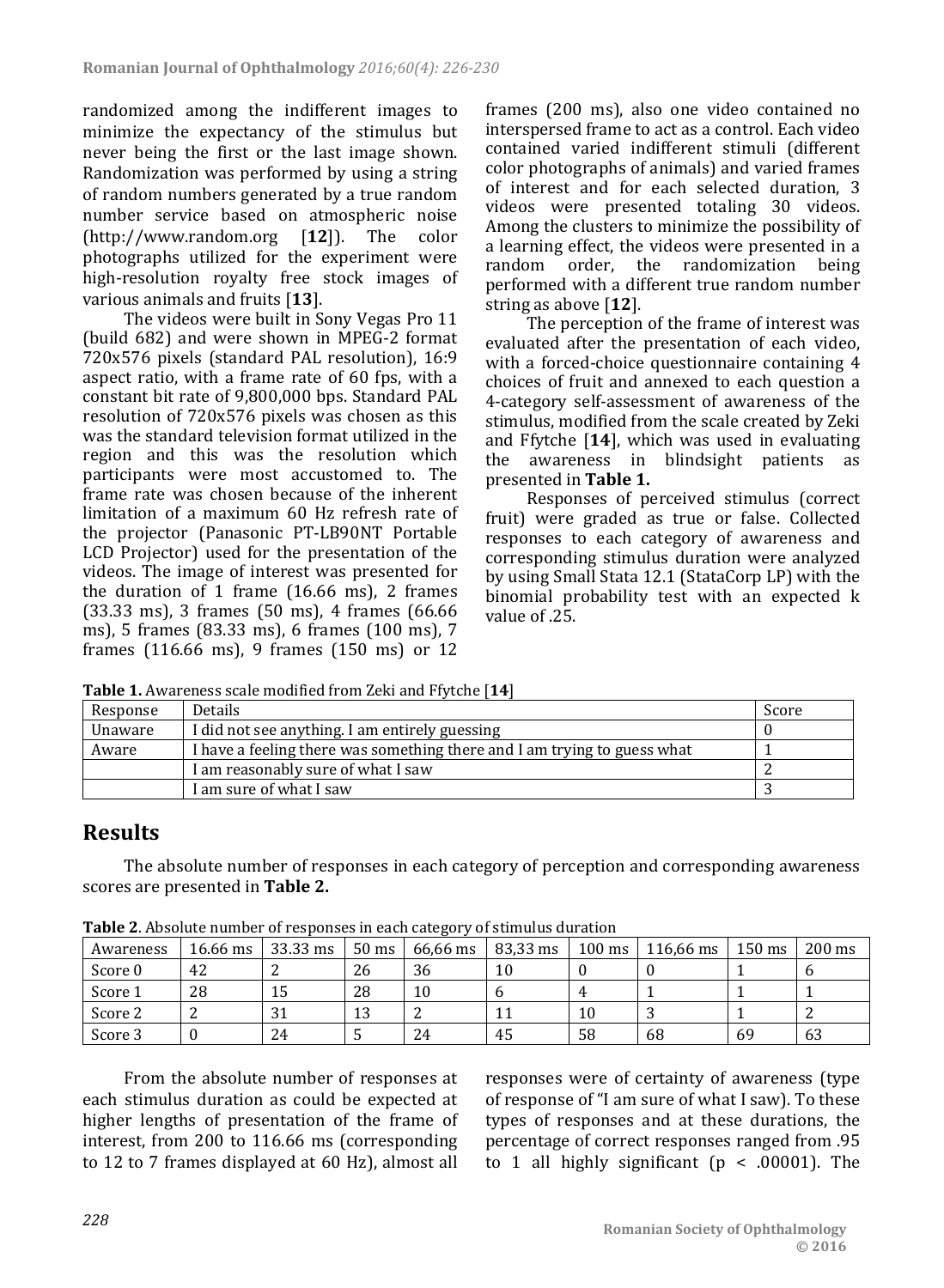percentages of correct responses are presented in **Table 3.**

There was an approximately linear<br>decrease in the number of responses the number corresponding to the certainty of awareness from 100 to 50 ms (corresponding to 6 to 3 frames displayed at 60 Hz). Even though the number of responses of certainty decreased, the percentage of correct responses of those who were aware of the frame of interest remained high, at 50 ms (p value of .00097). The correspondence of correctly perceived stimulus and certain conscious awareness of stimuli continued even at 30 ms display duration ( $p <$  $0.0001$ ).<br>The

other categories of awareness responses gradually increased as the frame of interest display time decreased. The subjects' unawareness responses (type of response: I did not see anything. I am entirely guessing) started to increase from 83.3 to 16.66 ms with a dip at 33.33 ms.

At 50 ms display time of the frame of interest, 26 out of 72 answers were of unawareness of any stimuli presented but the percentage of correct responses of this particular category was . 53 reaching a statistical significance (p value of 0.002). Binomial test results are presented in **Table 4**.

At 16.66 ms, the majority of responses were of unawareness or of partial conscious<br>awareness of stimuli but forced-choice of stimuli but forced-choice responses did not reach a statistical significance, exhibiting randomness of answers.

| Aware |              | 33.33        | 50   | 66,66        | 83,33    |                  |              | 150              | 200      |
|-------|--------------|--------------|------|--------------|----------|------------------|--------------|------------------|----------|
| ness  | 16.66 ms     | ms           | ms   | ms           | ms       | $100 \text{ ms}$ | 116,66 ms    | ms               | ms       |
| Score |              |              | 0.53 | 0.388        |          | insufficient     | insufficient |                  |          |
|       | 0.1428       | $\mathbf{0}$ | 84   | 8            | 0.5      | observations     | observations | $\boldsymbol{0}$ | 0.5      |
| Score |              |              | 0.46 |              |          |                  |              |                  |          |
|       | 0.2142       | 0.6          | 42   | $\mathbf{0}$ | 0.5      | 0.25             | $\Omega$     |                  | $\Omega$ |
| Score |              | 0.677        | 0.69 |              | 0.909    |                  |              |                  |          |
|       |              | 4            | 23   | 0.5          | $\Omega$ | 0.7              |              |                  |          |
| Score | insufficient | 0.916        |      | 0.958        |          |                  |              |                  |          |
|       | observations | 6            |      | 3            |          | 0.9655           | 0.9558       |                  |          |

**Table 3**. Percentage of correct responses in each category of stimulus duration

**Table 4**. Binomial test p-value (values under .05 marked in blue)

| Aware |              | 33.33    | 50   | 66,66        | 83,33        |                  |              | 150      | 200  |
|-------|--------------|----------|------|--------------|--------------|------------------|--------------|----------|------|
| ness  | 16.66 ms     | ms       | ms   | ms           | ms           | $100 \text{ ms}$ | 116,66 ms    | ms       | ms   |
| Score |              |          | 0.00 | 0.080        | 0.134        | insufficient     | insufficient |          | 0.16 |
| 0     | 0.1518       |          |      | 2            | 4            | observations     | observations | 0.25     | 94   |
| Score |              | 0.004    | 0.01 |              | 0.169        |                  |              |          |      |
|       | 0.8281       |          | 45   | 0.076        | 4            |                  |              | 0.25     |      |
| Score |              | 0.000    | 0.00 | 0.437        | 0.000        |                  |              |          | 0.06 |
|       |              | 001      | 09   | 5            | 008          | 0.003            | 0.0156       | 0.25     | 25   |
| Score | insufficient |          | 0.00 |              |              |                  |              |          |      |
|       | observations | $\Omega$ | 09   | $\mathbf{0}$ | $\mathbf{0}$ | $\mathbf{0}$     |              | $\bf{0}$ |      |

# **Discussion**

The results of the present study supported certain conclusions.

At 16.66 ms, the correct perception of static complex imagery interspersed among other indifferent images belonging to a different semantic category was not possible and the majority of subjects reported no conscious awareness of any stimulus being interspersed among the presented images.

At 50 ms, a subgroup of subjects reported no conscious awareness of the presented stimuli but responses were statistically significant different from random. The coupling of nonrandom answers and no self-reported awareness of the stimulus suggested that an unconscious perception is possible even with more complex visual stimuli than previously utilized to detect a threshold for unconscious perception. Although at 33.33 ms, 24 responses corresponded to certain conscious awareness